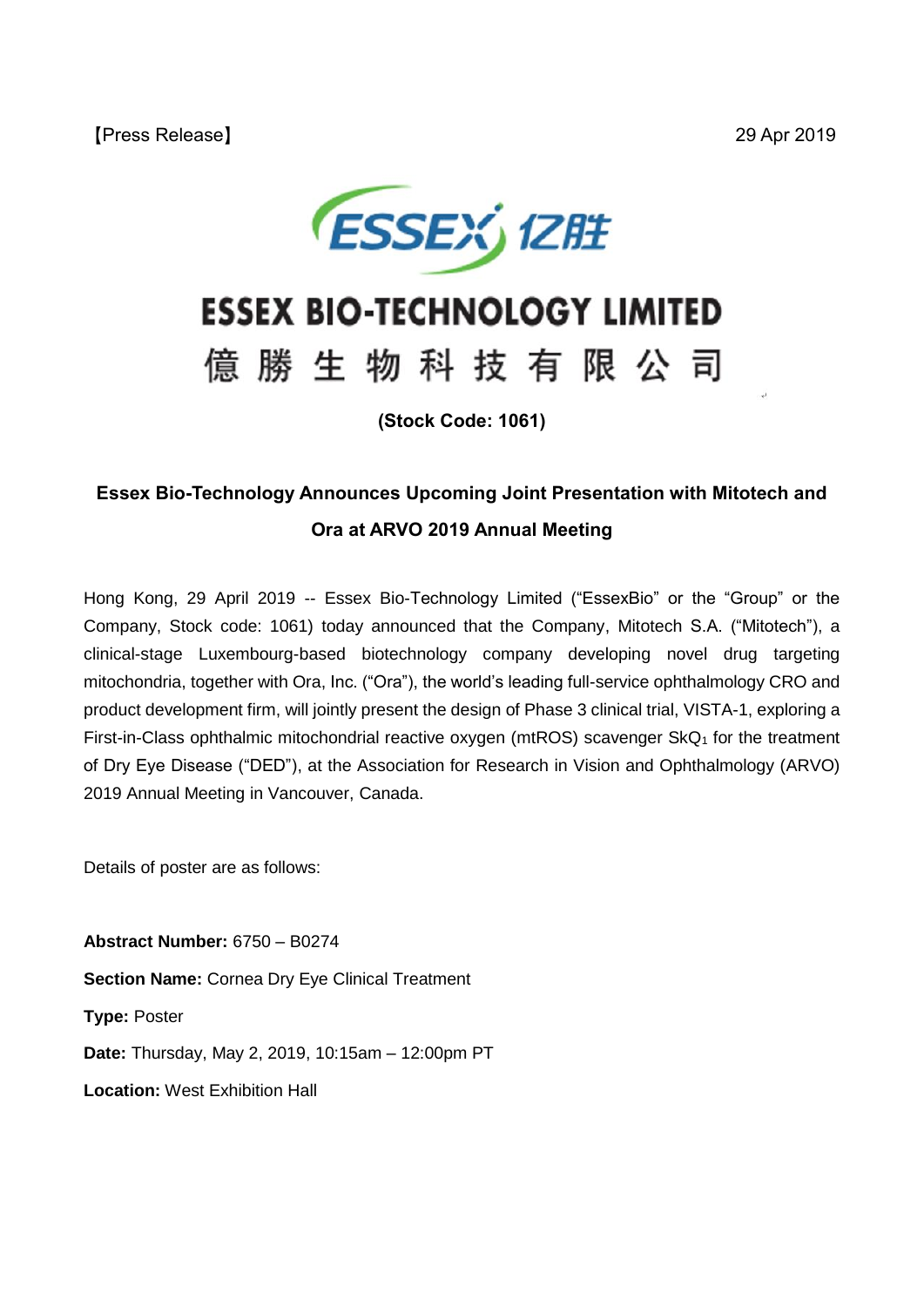#### **Data Summary**

 $SkQ<sub>1</sub>$  ophthalmic solution is a first-in-class drug designed for protection of ocular surface from oxidative stress at mitochondrial level. In a previous Phase 2 study  $SKQ<sub>1</sub>$  showed evidence of efficacy in reducing both the signs and symptoms in dry eye subjects.

#### **About VISTA-1**

VISTA-1 is a multi-center, double-masked, randomized, placebo-controlled study comprising 5 visits over the course of approximately 9 weeks. Qualified subjects(n=444) are randomized 1:1:1 to receive either high dose SkQ<sub>1</sub> ophthalmic solution(1.55ug/mL), low dose SkQ<sub>1</sub> ophthalmic solution(0.155ug/mL), or placebo (vehicle of  $SkQ_1$  ophthalmic solution).

#### **About ARVO**

The Association for Research in Vision and Ophthalmology, Inc. (ARVO) is the largest and most respected eye and vision research organization in the world. Its members include nearly 12,000 researchers from over 75 countries. ARVO advances research worldwide into understanding the visual system and preventing, treating and curing its disorders. The ARVO 2019 Annual Meeting will have the theme as "From bench to bedside and back".

#### **About Mitotech**

Mitotech S.A. is a clinical-stage Luxembourg-based biotechnology company developing novel drugs for the treatment of predominantly age-related disorders. The core technology behind Mitotech products is based on a novel class of small molecules – mitochondria targeting cardiolipin peroxidation inhibitors. Company's lead compound SkQ<sub>1</sub> is being developed in several drug formulations covering a variety of therapeutic areas with major focus on ophthalmology and neurodegenerative diseases. Mitotech successfully completed Phase II clinical study for Dry Eye Disease in the U.S. with other indications also approaching clinical stage of development.

#### **About Ora**

Ora is the world's leading full-service ophthalmic CRO and product development firm with offices in the United States, the United Kingdom, Australia and Japan. Over the past 40 years, Ora has proudly helped its clients earn more than 47 product approvals. Ora supports a wide array of organisations, from start-ups to global pharmaceutical and device companies, to efficiently bring new products from concept to market. Ora's preclinical and clinical models, unique methodologies and global regulatory strategies have been refined and